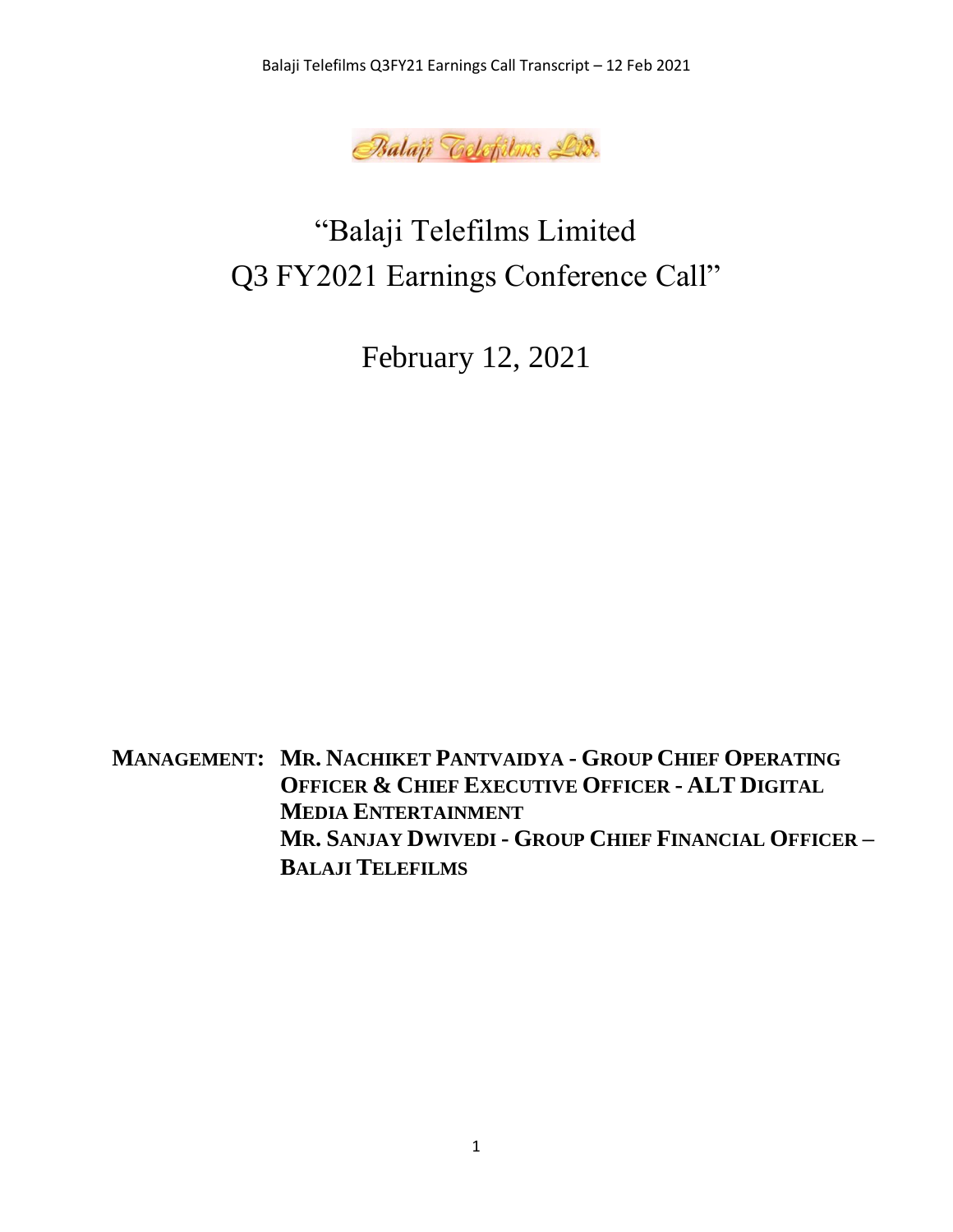- **Moderator:** Ladies and gentlemen, good afternoon, and welcome to conference call of Balaji telefilms organized by Batlivala and Karani Securities India Private Limited. At this moment, all participants are in a listen only mode. Later, we will conduct a question and answer session. At that time. If you have a question, please press "\*" "1". I would now like to turn the conference over to Mr. Yogesh Kirve. Thank you and over to you.
- **Yogesh:** Thank you. Good afternoon to all the participants and thank you for joining in. We at Batlivala and Karani Securities are pleased to host this earning call for Balaji Telefilms Limited. To discuss the results and the business outlook we have the senior management of the company represented by Nachiket Pantvaidya group COO and CEO of Alt digital media entertainment, and Mr. Sanjay Dwivedi group Chief Financial Officer. I will now hand over to Mr. Pantvaidya for his opening remarks, which will be followed by a question and answer session. Over to you, sir.

**Nachiket Pantvaidya:** Thank you. Welcome to the conference call Balaji telefilms limited, we will be covering this evening the results for the quarter and nine months ended 31st December 2020. I will start with an update on our digital business Alt Balaji. This quarter, we saw the highest ever subscriptions being sold and that number stood at 1.6 million. And I'm pleased to report that now we have over 2.1 million active subscribers on the platform. This strong growth in subscriber addition is on the back of our continuous efforts to improve and widen our content library coupled with a unique marketing strategy targeting a lot of first time video consumers from tier two and tier three towns of India. This quarter, we added nine new shows taking the total number of original shows live on the platform to 74. We believe that AltBalaji today offers one of the most diverse content choices for its consumers. Meanwhile our focus remains on building content for Bharat which is called India 2.0 popularly. And with that in mind, we are ramping up our production capabilities to create a model where we can produce at least 30 to 36 shows a year to keep our consumers engaged and attract newer audience. One of our unique advantages is that through our TV, and movie business and access to the wider content ecosystem, we have an advantage of producing great content at lower cost when compared to market rates. For example, we can harness talent from our movie and our TV businesses to create a differentiated content offering as compared to the show's Balaji telefilms produces on TV. Our platform continues to see strong traction with almost 22,000 new subscriber additions per day. And given that a number of these are first time video consumers on the internet, we feel our deeper library of relevant Hindi content will allow them to sample and enjoy a lot more content at very affordable rates. Despite the plethora of competing content, we still see a very good engagement and retention metric, and believe that as our library strength increases, we will continue to see better subscriber metrics. As the Ott video streaming landscape in India gets stronger with widespread adoption into tier two and tier three India and requiring diverse and relevant content at affordable pricing we believe the Alt Balaji India's leading independent homegrown OTT platform will continue to drive growth in the category on the back of its strong content and most affordable pricing plans. Since inception, we have maintained an affordable pricing regime at under rupee a day. And we feel that has played an important role in driving the consumer adoption.

> Coming to the TV business production has returned closer to the pre COVID levels with almost 185 hours of content produced this quarter. Our TV business had seven shows during the quarter. And of that four shows were running throughout the quarter, three new shows were launched including one for Dangal TV, and 2 shows came to an end after long runs. Overall demand for content remains strong. However, we are witnessing some softness in rates from the broadcaster's impacting the top line. Having said that, hit shows continue to command premiums. And as you're aware, Balaji has a strong record of creating hits we have a strong content pipeline for the coming quarters and remain confident that the rates will head up as the show's become successful. On the margin side, we continue to see some softness given the new launches, but that along with some cost saving initiatives adopted should help us on the margin front. Finally, on the movie business as COVID continues to impact the theatrical releases. And even though theatres have opened up for audience, they're yet to see the good traction in terms foot fall. We also expect to see a lot of rush by producers to target the windows for release and feel that the movie business would see some element of fluidity for the next 8 to 12 months. We were able to complete the sale of existing ready movies at a reasonable profit to digital platforms, and cycled the Capital without incurring any loss. We have a number of exciting projects and given the nature of COVID-19, we expect these to release over the next 12 to 18 months and hence believe it will be necessary to continue to follow a de risked strategy using pre sales and co-production agreements. We will keep sharing updates on these movies as we progress in the year. On the upcoming projects some of the notable ones are rewind, which will be directed by Anurag Kashyap, staring Taapsee Pannu to start shooting by the end of the month. Villian 2 starring John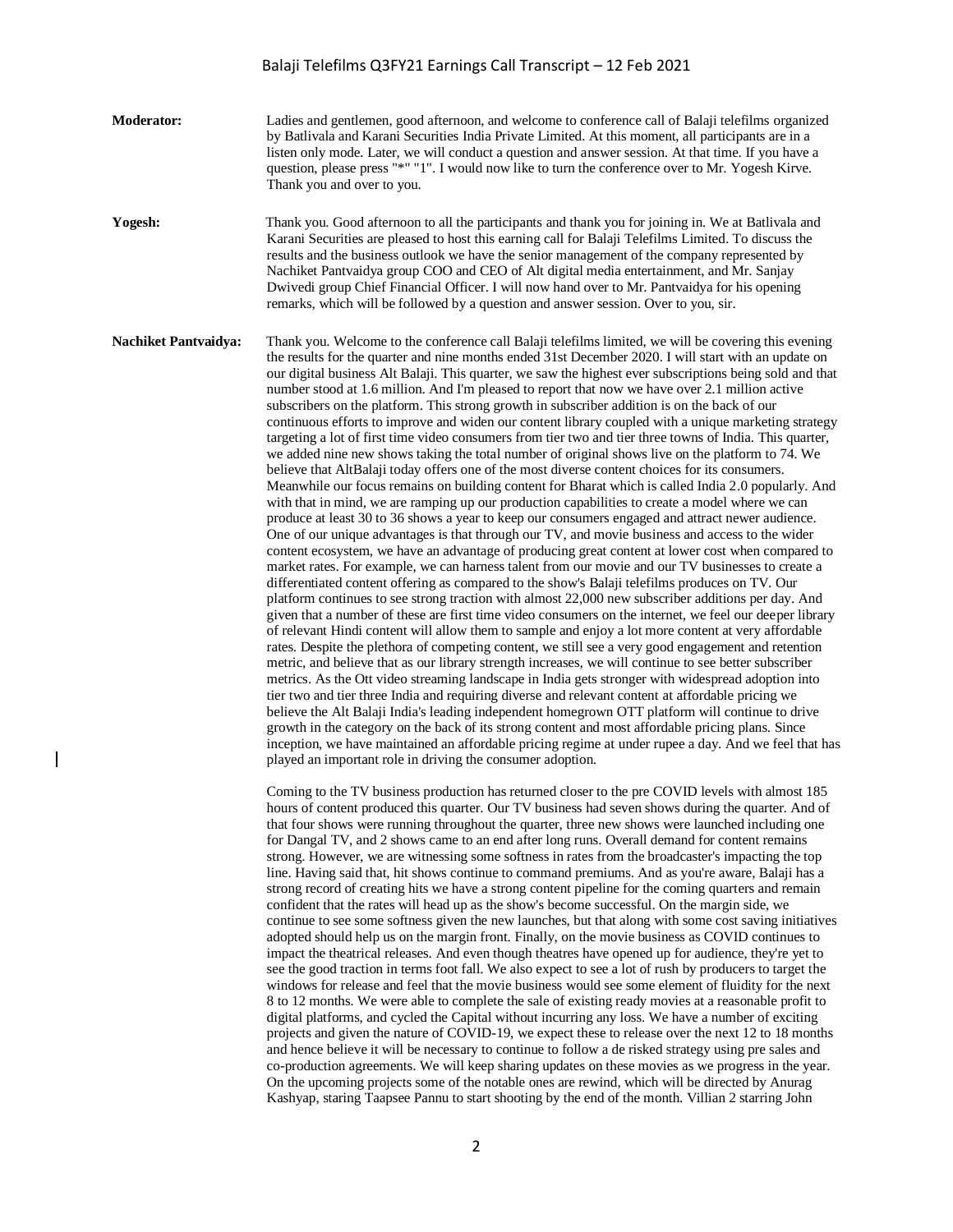Abraham and Goodbye starring Mr. Amitabh Bachchan. These will all start shooting in the marchapril period. There are two more projects which are official adaptations and remakes, including the hit movie Ala Vaikunthapurramuloo. As you can see, we have many exciting projects coming up and we expect to have a good FY '22. We have a good share of presales and co-production agreements locked in place. All of these steps will ensure that our movie business in FY '22 is further de-risked and we can benefit from the upside in these movies. Overall, I think the first half was impacted by the pandemic and in q3 we saw content production coming back to pre COVID levels. This has allowed a lot of fresh content to be released both on TV and digital. This has also created a lot more customers and we will continue to see stronger engagement levels as the digital library grows deeper. I will now hand over to Mr. Sanjay Dwivedi, our group CFO to give you a quick update on the financials.

**Sanjay Dwivedi:** Thank you. Good evening everyone. I will now proceed to explain some of the key items this quarter and how we are looking at the business. On a headline basis revenue for the quarter is up 35% to 105 crores against 78 crores in the previous quarter. The improvement in revenues primarily due to better sales in Alt Balaji and q3 also had the recognition of the sale of movie Pagglait to Netflix. Looking at the digital revenue, some of you might be aware, our monthly billing rate at Alt Balaji used to be in the range of three to four crores but we are now running at close to 10 crores a month which is a tremendous improvement. I would also like to clarify that given the revenue recognition policy we recognize the revenue on sale of subscription over the life of the subscription pack. And this has resulted in nearly rupees 11.8 crore of revenue of this quarter being deferred out to subsequent quarters. On the gross margin front while our margins have improved from rupees 17.8 crores to 19.2 crores the margin percentage are down from 23% to 18%. The primary reason for the shortfall in margin percent is we launched three new shows this quarter and two shows came to an end. As we mentioned earlier, we operate a model where the initial few episodes have higher cost outlays and as the show progresses, the cost reduces thereby improving margins. We hope to see these show's return to the normal operating margins in quarter four of FY '21 itself and result in a significantly improved margin in FY '22. On EBITDA basis, the EBITDA loss for quarter 3 FY '21 was at rupees 24 crores against 12.4 crores in quarter 2 of fy '21. The primary reason for lower EBITDA was on account of increased marketing expense in Alt Balaji given the higher number of shows we launched coming out of the lockdown, we took a strategic call to increase marketing spend for a short period, which has resulted in a very strong consumer acquisition. Going forward we expect marketing spends to taper as our strong library plus unmatched content diversity drives revenue growth. As Nachiket discussed with capabilities expanding to create more shows, we will see the operating leverage play its roll and deliver a much stronger revenue profile against our committed overall cost of around 130-150 crores a year. Now looking at nine months figure, I would like to remind you that Q1FY '21 was a very difficult quarter for us, given the nationwide lockdown and associated challenges. In addition, last year, we had the hugely successful movie dream girl that resulted in a major uptick and skews the comparison against this year. On nine month basis revenue was at rupees 218 crores down 53% compared to 465 crores during the same period last year. The two main reason for lower revenues were that this year had 361 hours of content production in TV business vis a vis 625 hours last year same period. In addition, we have seen broadcasters drop rates and our average realization has fallen from 36.5 lakhs an hour last year to rupees 31.3 lakh an hour a drop of nearly 15%. In addition as I mentioned earlier FY '20 had the hugely successful movie dream girl which grossed over rupees 100 crore at the box office. Looking at the nine month EBITDA we moved from a positive rupees 11.5 crores EBITDA to a loss of rupees 62.7 crores as we had a lower contribution from our TV and movie business given the near zero activity in Q1 FY '21. In addition, dream girl contributed significantly toward profitability last year. One of the highlights this year has been our operating costs such as staff cost and our other overheads have reduced significantly and we have managed to operate at much lower costs compared to last year and hope to capitalize on this reduced cost based going forward. Finally, looking at our balance sheet, we are at zero debt company with good liquidity, we are well positioned with nearly 158 crores of investment as we enter into Q4. On TV, we hope to revert to a more normalized run rate of six to seven shows a quarter and margins. Movies will go on floor and release over the next 12 to 18 months, helping us realize some of the profits that are locked in this project. And finally, AltBalaji now nearly at 10 crores run rate should allow us to scale rapidly as more shows are added. I thank you all for joining us today. And now I would request the moderator to open the q&a session.

**Moderator:** Ladies and gentlemen, we will now begin the question and answer session. If you have a question, please press star one on your phone and await your turn to ask the question when guided by me. If your question has been answered before you're done, and you wish to withdraw your request, you may do so by pressing star and one again. We have first question from Kritika Agarwal from Newland Investment. Please go ahead.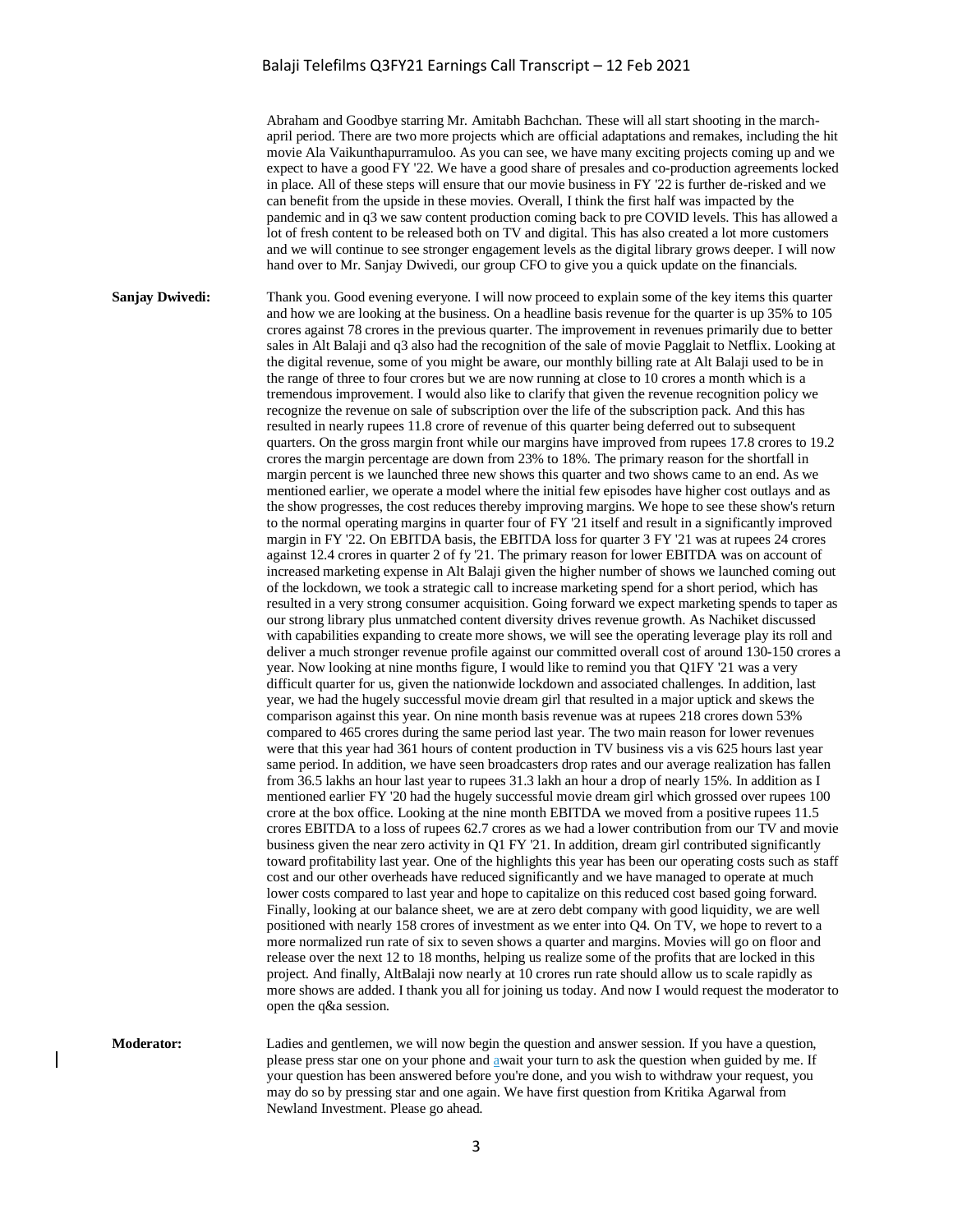| Kritika:           | Thank you so much for the opportunity. First of all, I would like to congratulate on the highest subs<br>sold, and also Alt has seen a very good pickup in terms of the shows launched and the number of<br>subscribers. And my question was, how much of this growth is because of the new shows added this<br>quarter compared to earlier this year? Or is this a category actually now growing so fast?                                                                                                                                                                                                                                                                                                                                                                                                                                                                                                                                                                              |
|--------------------|-----------------------------------------------------------------------------------------------------------------------------------------------------------------------------------------------------------------------------------------------------------------------------------------------------------------------------------------------------------------------------------------------------------------------------------------------------------------------------------------------------------------------------------------------------------------------------------------------------------------------------------------------------------------------------------------------------------------------------------------------------------------------------------------------------------------------------------------------------------------------------------------------------------------------------------------------------------------------------------------|
| <b>Management:</b> | Well, most of the subscribers acceleration that happens, happens with new shows. So I think when we<br>see that shows are not launched, the level of 22,000 per day drops to around 8000 to 9000. So you<br>know, you can say that about 60% to 70% always rides on the back of new shows. To give you a<br>quarter wise subscription sold million is Q1 was 0.95, Q2 was 0.75, and Q3 is 1.64. That's the jump<br>you see when you launch new shows.                                                                                                                                                                                                                                                                                                                                                                                                                                                                                                                                   |
| Kritika:           | All right. So also on the overall industry side, we still see some new players coming in, especially<br>making niche content in regional language. Does Alt plan to target audiences through regional content<br>going ahead, given that you were the first to target Hindi, OTT specifically four to five years ago, and<br>now everyone seems to be you know, making Hindi OTT content.                                                                                                                                                                                                                                                                                                                                                                                                                                                                                                                                                                                               |
| <b>Management:</b> | I don't think we were the first one, everybody was making Hindi content, but we were targeting it at<br>tier two, tier three always and the others are doing tier one, and they continue to do so. So my<br>response to that is that we are trying to find a price point that is affordable to smaller towns in India.<br>And that price point is less than a rupee a day. I think that's where we are having the right<br>combination of mass content and mass pricing. If you're asking me about languages other than Hindi,<br>right now we feel to get an ARPU of 100 rupees plus in a regional language sometimes becomes<br>difficult. Couple of players have done it, but we don't see that happening so easily. We are right now<br>at 140 ARPU, and therefore to maintain a consistent sustainable ARPU model that will become<br>difficult. So we will venture into regional only about a year from now when we reach about 100<br>shows on our app. Currently, we are at 74. |
| Kritika:           | Okay. So, thank you so much I join back in the queue.                                                                                                                                                                                                                                                                                                                                                                                                                                                                                                                                                                                                                                                                                                                                                                                                                                                                                                                                   |
| Moderator:         | Thank you, Miss Agarwal. We have next question from Mr. Varun Patni from Prospero tree. Please<br>go ahead.                                                                                                                                                                                                                                                                                                                                                                                                                                                                                                                                                                                                                                                                                                                                                                                                                                                                             |
| Varun:             | Thank you for the opportunity. So, we started with the liquid assets worth 239 crores at the start of FY<br>$21$ and now we are at 158 crores at the end of Q3 so that is effectively lower cash balance of 81<br>crores in nine months. Correspondingly, we have also posted a negative EBITDA of 63 crores in the<br>nine month period. So, I understand that this is due to mix of two reasons, first is the pandemic and<br>second is the cash burn at Alt. So, while the pandemic was a surprising and unanticipated event, we<br>have been quite aggressive in case of Alt. So, I would like the management to give an open answer on<br>the cash burn because at the current run rate, we will not be left with any cash in next two years does<br>the management have a plan B to prevent such a scenario from happening?                                                                                                                                                       |
| <b>Management:</b> | Okay. So, there are two-three things which we have to look at. COVID you have covered and<br>accepted. Now, coming back to TV operation, you have 18% drop in top line and in the effective<br>yield itself has contributed where our working capital gets stuck. On motion pictures as we have said,<br>we have locked a lot of projects, which will come only to the theatre and other places next year. So<br>our 88 crores of working capital is locked in motion pictures. And in Alt Balaji we have a capital<br>commitment of 230 crores of content out of which we have already paid for locking talents and other<br>players of worth around 68 crores, we have to keep building this library. Only thing is that because<br>there was lockdown, we couldn't monetize it as effectively as we thought we should. But I think it's<br>just a quarter away from that and we will reach that number very soon once we see the theatrical<br>release of the movie.                 |
| <b>Management:</b> | I don't know where you get this assumption that we are going to run out of cash. What is the basis for<br>saying that?                                                                                                                                                                                                                                                                                                                                                                                                                                                                                                                                                                                                                                                                                                                                                                                                                                                                  |
| Varun:             | Because the past figures suggest that.                                                                                                                                                                                                                                                                                                                                                                                                                                                                                                                                                                                                                                                                                                                                                                                                                                                                                                                                                  |
| <b>Management:</b> | No, they don't. If you see the run rate, TV always contributes over 50 crores of EBITDA. Motion<br>Pictures is de risk as far as we are concerned. It's Alt cash burn which was over 100 crores which has<br>now come down to bare minimum. So, now my cash burn on Alt is closer to 10 cores or 8 crores in a                                                                                                                                                                                                                                                                                                                                                                                                                                                                                                                                                                                                                                                                          |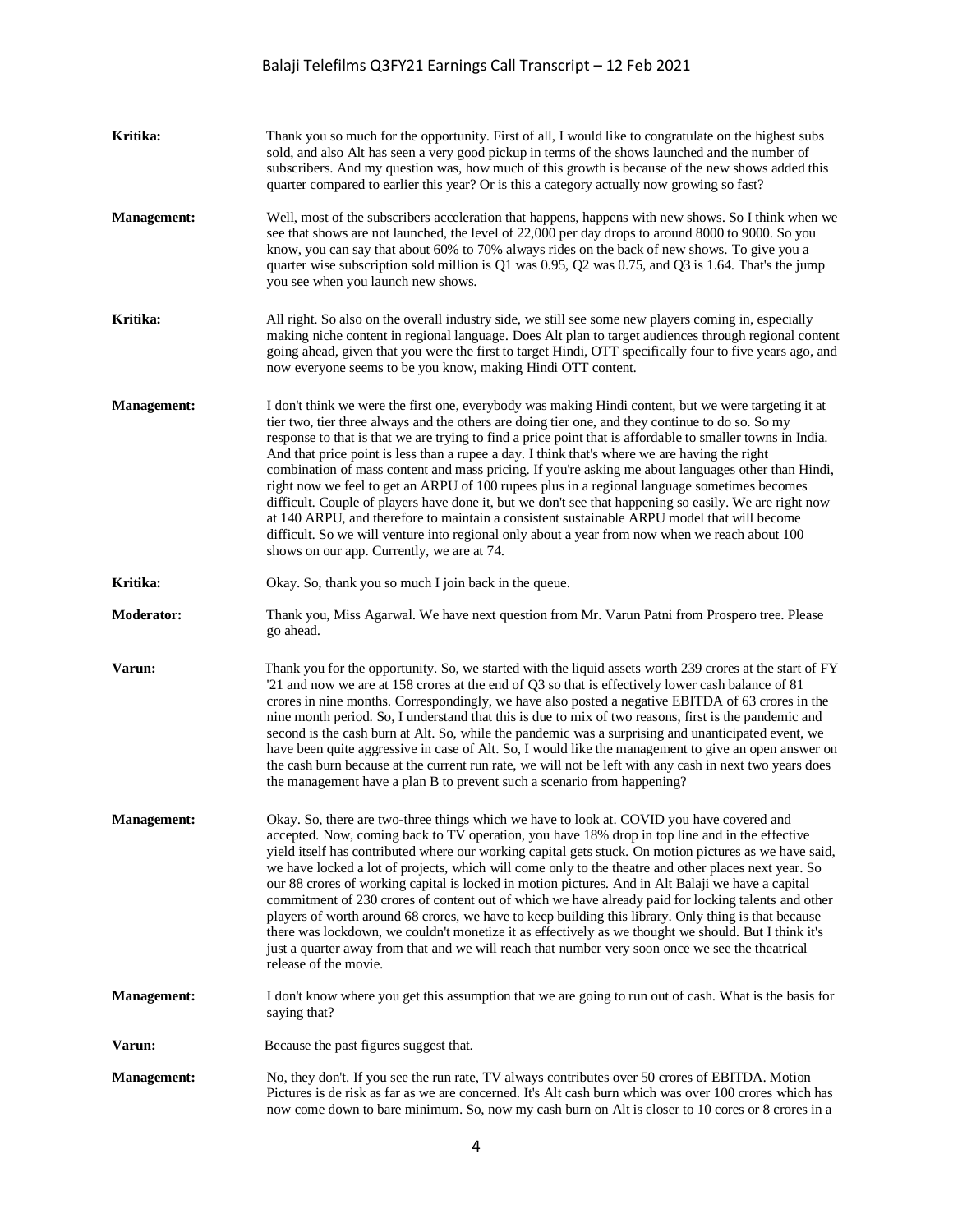month and it is depleting. So, as we speak my last quarter run rate of cash burn was only around 17 crores on a cash basis. What you are looking at PnL, it has also an amortization lag which comes from the earlier years. **Varun:** No, I understand that on the PnL front, I understand but... **Management:** You have to see a direct method of accounting of cash to understand this. **Varun:** Okay. And as you mentioned that going ahead, you're locked in certain projects and stuff. So would it be so that the margin improve in the coming quarters because of that? **Management:** One, TV margin should improve because we have launched three new shows. Two, we are expecting broadcast to give us the additional rates so that it improves our effective yield. And once this movie thing gets stabilized and when the theatre open, I think we should see a better number there. Because we are already pre sold at a very good price for these movies split. We don't greenlit movies unless until we have a clear profitability numbers on it. **Varun:** Okay. The other question I had was that with respect to Zee 5, we have booked the revenue of eight crores in the nine month period and the PnL production expenses have been 68 crores in this nine month period. In this context, I believe that the contribution from the Zee 5 is very small and in exchange we are losing the exclusivity of our platform. **Management:** Only 10% of the Zee 5 contribution gets booked on the top line and Sanjay will illustrate that. We have been speaking on this, what happens is what you see as a top line contribution of Zee 5 is only 10% of what you have sold and also as per Indian accounting standard you keep accruing it. It is not when the shows go live that is when your account for this 10% so there is always a lag between actual show going live and what your account for... **Varun:** Okay, so but the cost will also come in future quarters, right. So I believe this is what the picture would look like in coming quarters also. **Management:** It's like this. For every 100 rupees spend on content 50 rupees is reimbursed by the Zee 5. Okay. So straightaway that doesn't come into your p&l that goes into the receivable. Okay, so inventory gets depleted, you show that as a receivable. 10 rupees is something which we account as a revenue.. That's the thing. **Varun:** Okay. Okay. Thank you. **Moderator:** Thank you, we have an question from Mr. Ankush, Balani, from AB Advisors. Please go ahead. **Ankush:** Good evening, everyone, and congratulations on Crossing 2 million subscribers this quarter. So, my question is, we added 1.6 million subscribers this quarter. So what was the, drivers behind that this addition? And how do you see this growing, moving forward, **Management:** See even as we speak, we are seeing that our revenue rates, so let me talk from a revenue perspective and then also talk about subscribers. We have seen an accelerated acquisition of subscribers post COVID, because throughout COVID, tier two and tier three towns got exposed to internet, but we could not put out shows for them. Because obviously, production was all stopped. Now that production has started and we put out at a run rate of three shows a month, we are seeing a huge upswing of tier two, and tier three audiences coming onto our platform and paying. In terms of revenues also, you can see there is a significant upswing, and we have recorded, highest revenue in December. So it's not just that we are we are getting subscribers to sample us and go, and we're also getting them to pay and stick on for at least a period of the quarter that we have. So I think we are poised to exploit the new influx of viewers that are coming in from mass India by keeping our pricing affordable and putting content that they can understand in a language that they can understand. **Ankush:** Sir my question was coming to that, on the on the Revenue front . So we are clocking around 10 crore run rate every month now. So how are we confident to keep it at this level or keep it growing above this as well, or what would be the outlook on that?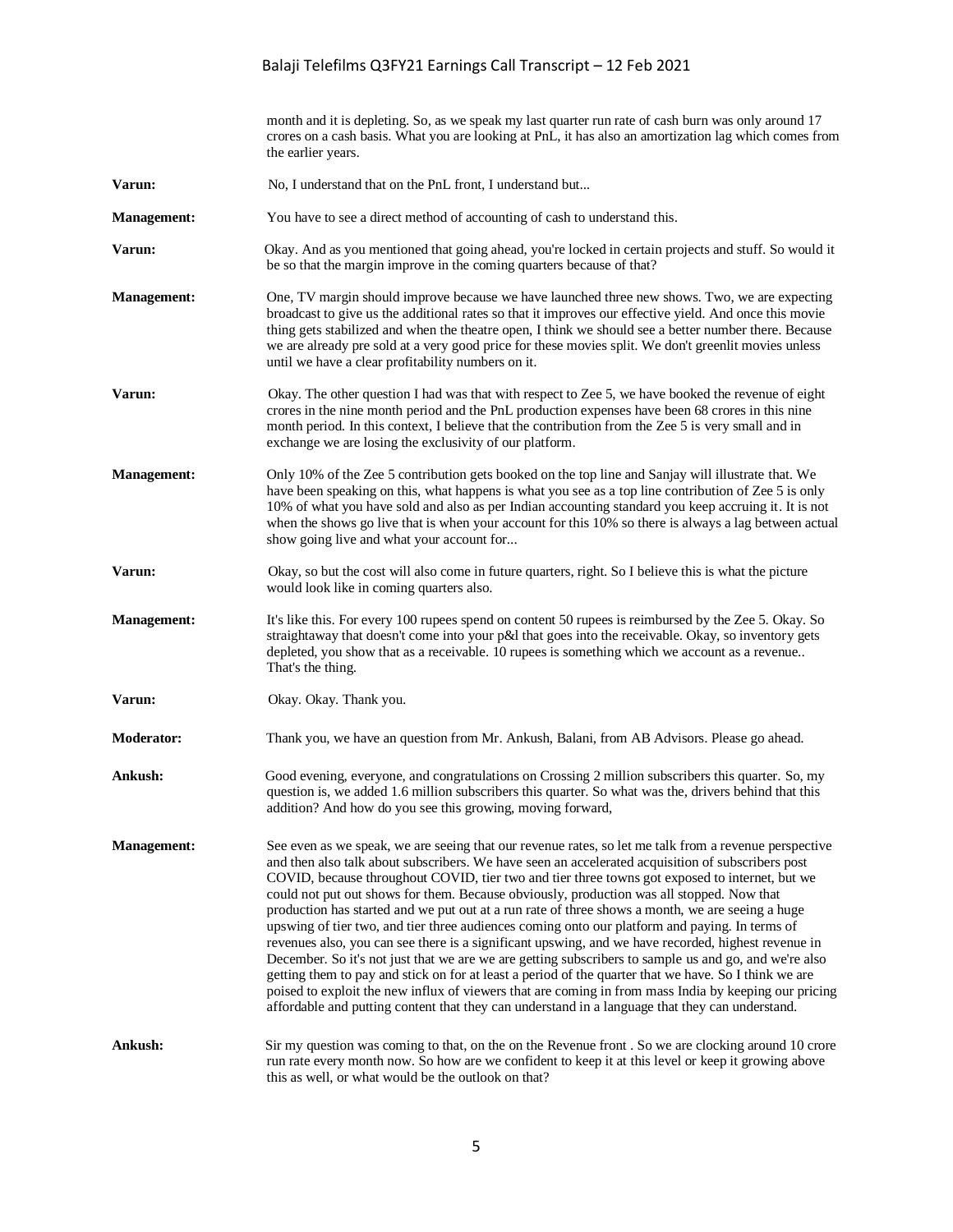| <b>Management:</b> | So we are definitely confident of at least maintaining at this level. You know, as we go ahead, this<br>will definitely grow. For every 10 shows that we add, we see an incremental burst. So for the period<br>of 10, it stays as a run rate, our past data showed that it is moving in batches of 10-11 shows. So until<br>10 shows comes up that 10 shows has the run rate constant and after that 10 shows we start exploiting<br>the addition amount then it suddenly takes a surge upwards. And we also retain the subscribers that<br>come on board, not all the subscribers get churned 100%. So that keeps adding to your subs base.                                                                                                                                                                                                                                                                                                                                                                                                                                                                                                                                                                                                                                                                                                                                                                                                                                                                       |
|--------------------|---------------------------------------------------------------------------------------------------------------------------------------------------------------------------------------------------------------------------------------------------------------------------------------------------------------------------------------------------------------------------------------------------------------------------------------------------------------------------------------------------------------------------------------------------------------------------------------------------------------------------------------------------------------------------------------------------------------------------------------------------------------------------------------------------------------------------------------------------------------------------------------------------------------------------------------------------------------------------------------------------------------------------------------------------------------------------------------------------------------------------------------------------------------------------------------------------------------------------------------------------------------------------------------------------------------------------------------------------------------------------------------------------------------------------------------------------------------------------------------------------------------------|
| Ankush:            | What would be our retention rate then?                                                                                                                                                                                                                                                                                                                                                                                                                                                                                                                                                                                                                                                                                                                                                                                                                                                                                                                                                                                                                                                                                                                                                                                                                                                                                                                                                                                                                                                                              |
| <b>Management:</b> | Our churn out rate is anywhere between 60 and 65%. So the rest get retained. But this is, you know,<br>it's not cancellation of orders. This is just after their subscription is elapsed. That's the retention we're<br>talking about. So nobody's cancelling the subscriptions that they've got, they usually go towards the<br>end. So if somebody takes a three month subscription, or a six month or a three year they end the<br>subscription and 35% of that definitely gets retained.                                                                                                                                                                                                                                                                                                                                                                                                                                                                                                                                                                                                                                                                                                                                                                                                                                                                                                                                                                                                                        |
| Ankush:            | Sir you keep talking about Bharat content that you're that you're creating for, very targeted audience.<br>And we see a lot of content as well that, , you can see that there are many other apps like YouTube<br>where there is free content and the content is more or less similar. So how do we plan to grow and<br>make money in such area where I think we are the only ones we're actually charging, I know we are<br>charging very affordable rate, but we are charging other than the other peers are not really charging<br>anything.                                                                                                                                                                                                                                                                                                                                                                                                                                                                                                                                                                                                                                                                                                                                                                                                                                                                                                                                                                     |
| <b>Management:</b> | So, let me give you some data, these other players not charging anything has been there for the last<br>five years. The first year of Alt we made a revenue line of 7 crores, second year we made about 40<br>crores, third year we made 77 crores and this year we are already close to that last year numbers,<br>right, we'll be reaching that number soon. So, this question about how to make money you see it in the<br>number. Every time we are making money, so there is no doubt that we are making money. Secondly,<br>if we are providing content that is, in your view, which is highly subjective you say it's similar<br>content. But for somebody to actually pay and to get an Indian to pay, it means that the content is not<br>similar. So the proof actually lies in the data. We can sit here and say its same content but it's not true<br>because actually people are paying and every month, we are seeing a rise in subscribers. So instead of<br>having a subjective argument, if you look at numbers, they are paying. When we started off in the first<br>year, you know, we hardly had any revenue, we had 7 crores of revenues, out of this direct revenue<br>would have been 4 crores or 3 crores. Today, we are clocking nearly 12 times that amount in direct<br>revenue. So you know, therefore, people are seeing the difference in creativity, people are seeing the<br>difference in affordable pricing. And as our library grows, we are seeing increasing marginal returns. |
| Ankush:            | Okay, so just one more question if I may ask, at what subscriber level or monthly run rate, we will be<br>able to, clock in on a profit on the Alt side?                                                                                                                                                                                                                                                                                                                                                                                                                                                                                                                                                                                                                                                                                                                                                                                                                                                                                                                                                                                                                                                                                                                                                                                                                                                                                                                                                            |
| <b>Management:</b> | 14 crores. The number of subscribers, I don't know, because you have to figure out you know, what is<br>that ARPU level. But you know, if we can build a revenue base of 14 crores, that should be good.                                                                                                                                                                                                                                                                                                                                                                                                                                                                                                                                                                                                                                                                                                                                                                                                                                                                                                                                                                                                                                                                                                                                                                                                                                                                                                            |
| Ankush:            | Okay. Thank you, sir. I'll get back.                                                                                                                                                                                                                                                                                                                                                                                                                                                                                                                                                                                                                                                                                                                                                                                                                                                                                                                                                                                                                                                                                                                                                                                                                                                                                                                                                                                                                                                                                |
| <b>Moderator:</b>  | We have next question from Mr. Yogesh Kirve. Please go ahead, sir.                                                                                                                                                                                                                                                                                                                                                                                                                                                                                                                                                                                                                                                                                                                                                                                                                                                                                                                                                                                                                                                                                                                                                                                                                                                                                                                                                                                                                                                  |
| Yogesh:            | In the Alt Balaji we saw a bit of a spike in the marketing expenses. So, what does that pertain to, and<br>I understand it is a sort of a one-off and the figures would revert to the previous quarter levels going<br>ahead?                                                                                                                                                                                                                                                                                                                                                                                                                                                                                                                                                                                                                                                                                                                                                                                                                                                                                                                                                                                                                                                                                                                                                                                                                                                                                       |
| <b>Management:</b> | No, the figures are not going to revert. This is not one off, it's just that in the first two quarters, for<br>example, we were low on marketing, because we didn't have new launches, we have had nine<br>launches. And therefore, launch or more than marketing, I could call it consumer acquisition expenses<br>have gone up. What we are finding is that we are able to acquire consumers at 70 rupees and we are<br>getting an ARPU 140. So you know we are practically operating at a 70 rupee plus per subscriber that<br>we acquire. And therefore, we are intending to accelerate this, of course, only dovetailing with<br>number of shows launched.                                                                                                                                                                                                                                                                                                                                                                                                                                                                                                                                                                                                                                                                                                                                                                                                                                                     |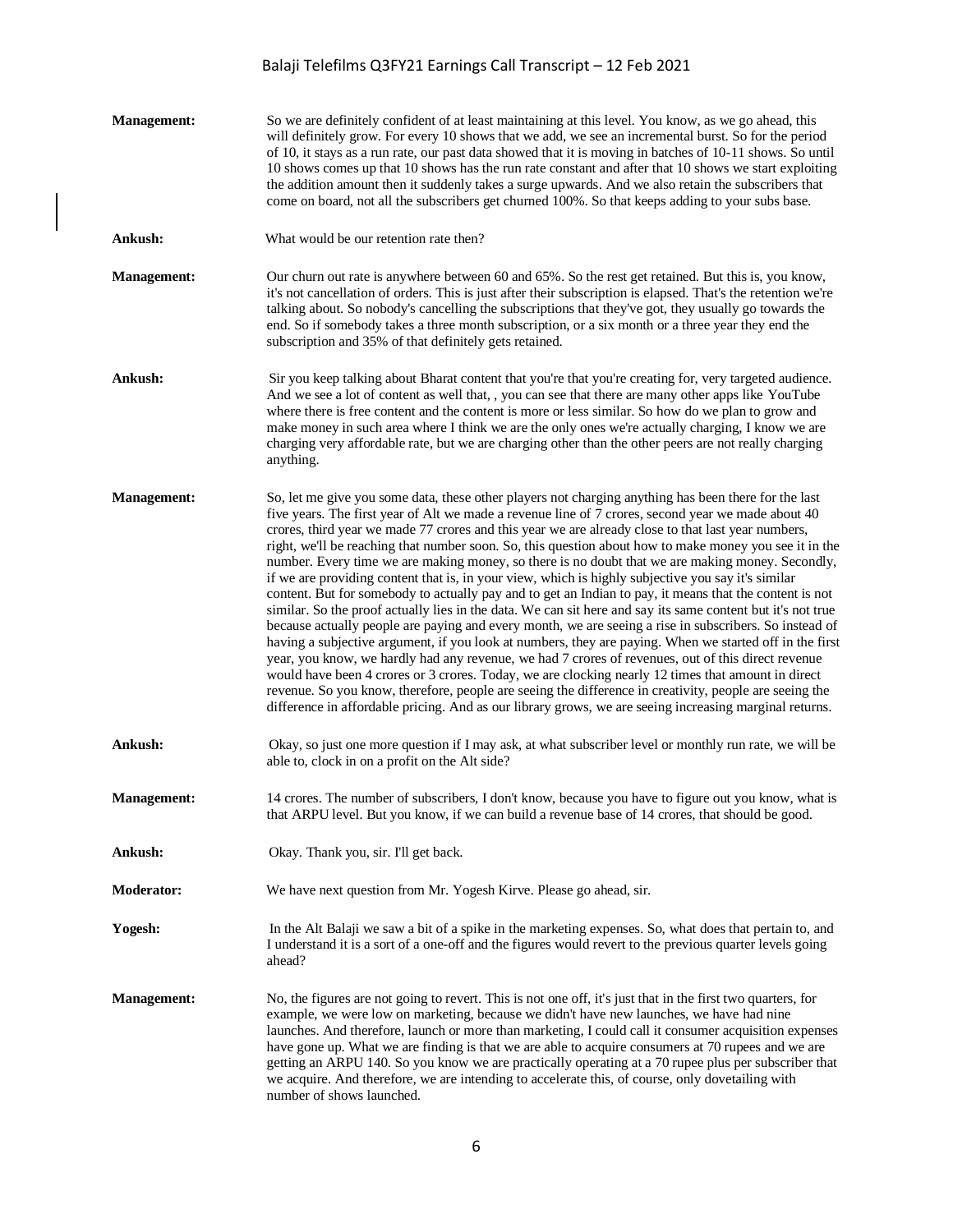| <b>Management:</b> | Also, there is a lag in which we account for expense and revenue, due to the accounting standards. We<br>book 100% of the marketing spend, when we actually commit to those expenses, whereas the revenue<br>gets apportioned over a period of the subscription period. So 11 crores of revenue will get accounted<br>in the coming quarters, whereas all the expenses relating to that marketing spend has been accounted<br>in this quarter itself.                                                                                                                                                                                                                                                                                                                                                                                                                                       |
|--------------------|---------------------------------------------------------------------------------------------------------------------------------------------------------------------------------------------------------------------------------------------------------------------------------------------------------------------------------------------------------------------------------------------------------------------------------------------------------------------------------------------------------------------------------------------------------------------------------------------------------------------------------------------------------------------------------------------------------------------------------------------------------------------------------------------------------------------------------------------------------------------------------------------|
| Yogesh:            | Sure. And secondly, related to the Alt Balaji breakeven, you've talked about this revenue threshold for<br>actual impact. But in terms of timeline, when can we expect to cross the threshold? Whether<br>something possible during a FY '22?                                                                                                                                                                                                                                                                                                                                                                                                                                                                                                                                                                                                                                               |
| <b>Management:</b> | Yes it will happen in FY '22.                                                                                                                                                                                                                                                                                                                                                                                                                                                                                                                                                                                                                                                                                                                                                                                                                                                               |
| Yogesh:            | Within FY '22 are we looking at more like a second half or it's                                                                                                                                                                                                                                                                                                                                                                                                                                                                                                                                                                                                                                                                                                                                                                                                                             |
| <b>Management:</b> | I think it will be earlier than that. You know provided of course, there are two or three to three factors.<br>One is that we keep continuing to put out shows the same way that we are doing right now, which is<br>definitely going to happen. So that's one and secondly, internet continues to remain free in India or at<br>very low rates. If operators start hiking their rates or something happens on that front, then you know,<br>those consumer acquisition might slow down because people want to watch the shows without paying<br>anything for internet. So you know, these are two important factors. The first one is controllable from<br>our end, and we will launch at the rate of roughly three shows a month. But the second factor is<br>something that is environmental, and you will have to closely monitor regulatory environmental<br>factors                   |
| Yogesh:            | Okay. So, last question I had related to the movie. So the theatrical ecosystem still doesn't have a<br>good visibility in terms of the occupancy and footfall it could reach. So when we are starting with our<br>new projects, I think 3 movies are going into production in March and April. So what sort of plan is<br>there? if the theaters outlook does not improve, so whether the digital release would be the plan B and<br>whether that generates the adequate return ratios for you.                                                                                                                                                                                                                                                                                                                                                                                            |
| <b>Management:</b> | I think by preselling the rights of most of our movies, we are already covering about 80% of our<br>production costs. Now what we have to see with theatres is that how do we take the marketing which<br>is called P&A, costing movie terminology, and the extra 10% of production costs how do we recover.<br>So that much is not at stake, in terms of release. Our first release actually is going to happen only in<br>the beginning of next calendar year. In Jan-Feb-March of next year. So we do have a lot more time to<br>study that situation. Meanwhile, we have de risked the business by advance sales of rights.                                                                                                                                                                                                                                                             |
| Yogesh:            | Sure, thanks a lot for the responses on go back into queue.                                                                                                                                                                                                                                                                                                                                                                                                                                                                                                                                                                                                                                                                                                                                                                                                                                 |
| <b>Moderator:</b>  | Thank you. We have next in queue. Miss Kritika Agarwal from Newland Investments.                                                                                                                                                                                                                                                                                                                                                                                                                                                                                                                                                                                                                                                                                                                                                                                                            |
| Kritika:           | I had a couple of questions on the TV side. On TV, we're seeing a return of broadcasters' revenue and<br>profitability, which should be good for content producers and other ecosystem partners. How soon do<br>you think you can take your rates, if I recall a few years ago some weekend shows were up as high as<br>like 45 to 50 lakhs an hour? But now we are closer to 35 to 40 lakhs. So can you throw some light on<br>that?                                                                                                                                                                                                                                                                                                                                                                                                                                                       |
| <b>Management:</b> | Well, one of the things that we have to see is that during the pandemic, there has been a transition<br>from traditional broadcasting to internet viewing on OTT apps and on the websites, etc. Now, the<br>audience as they come back, you know, once they all come back to TV, if they choose to do so, then<br>we will see a normalizing of advertising three months after that, because typically the way advertising<br>cycles work is at this moment you get the audience it doesn't go up immediately. It'll take two three<br>months to come up. So I think there is a lag cycle of six months from today, when we will see<br>everything normalizing for producers or for broadcasters, etc. While there is growth, if you see<br>normalization, its compared to the previous quarters, there's definitely growth but the normalization<br>has to happen over the next six months. |